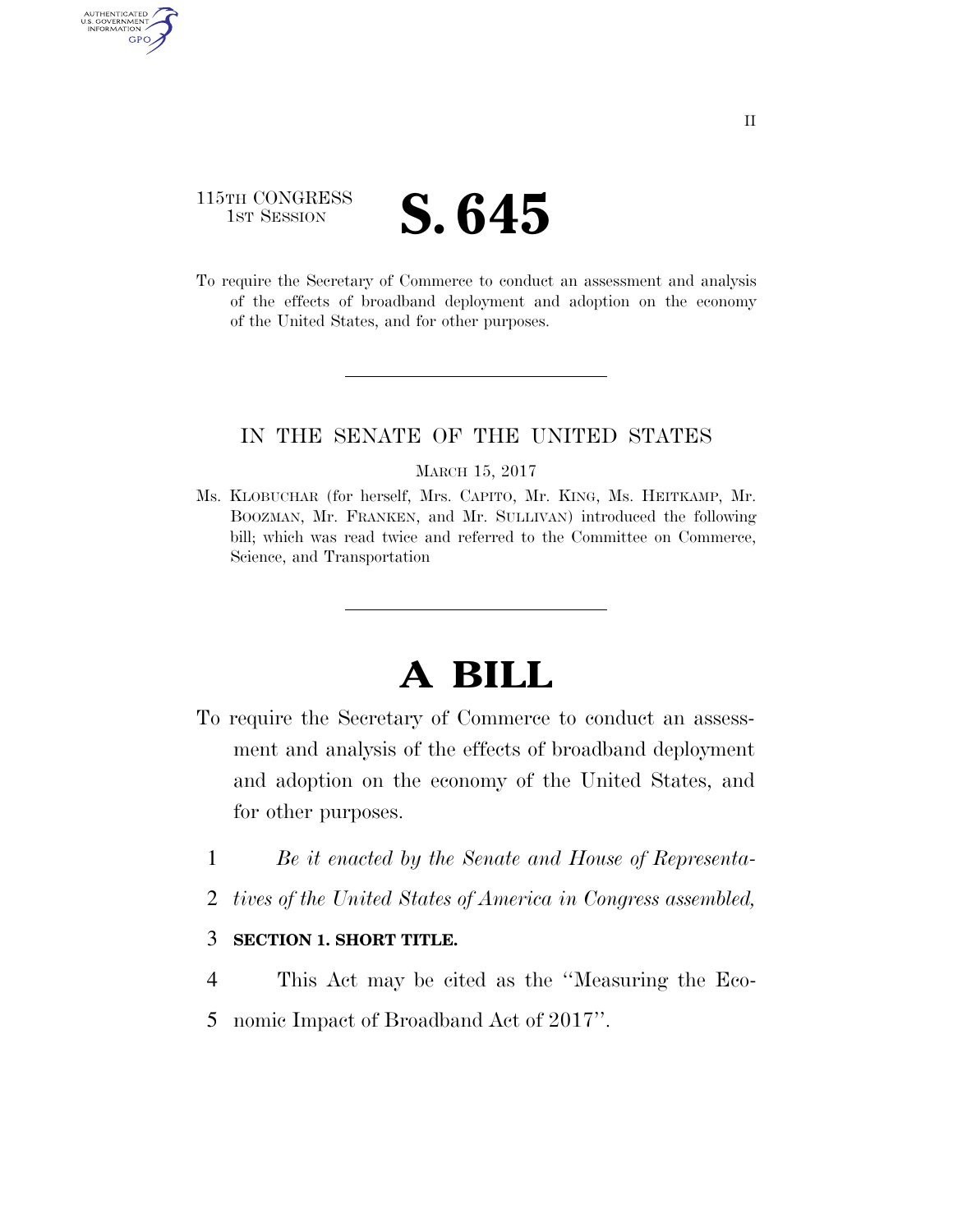## **SEC. 2. ASSESSMENT AND ANALYSIS OF THE EFFECT OF BROADBAND DEPLOYMENT ON ECONOMY OF THE UNITED STATES.**

 (a) BROADBAND DEFINED.—In this section, the term ''broadband'' means an Internet Protocol-based trans- mission service that enables users to send and receive voice, video, data, or graphics, or a combination of those items.

 (b) ASSESSMENT AND ANALYSIS REQUIRED.—The Secretary of Commerce shall, acting through the Director of the Bureau of Economic Analysis, conduct an assess- ment and analysis of the effects of broadband deployment and adoption on the economy of the United States.

 (c) CONSIDERATIONS.—In conducting the assessment and analysis required by subsection (b), the Secretary shall consider matters relating to employment, including job creation, business headcount, online commerce, in- come, education and distance learning, telehealth, telework, agriculture, population growth, population den-sity, broadband speed, and geography.

 (d) CONSULTATION.—In conducting the assessment and analysis required by subsection (b), the Secretary shall consult with—

 (1) the heads of such agencies and offices of the Federal Government as the Secretary considers appropriate, including the Secretary of Agriculture,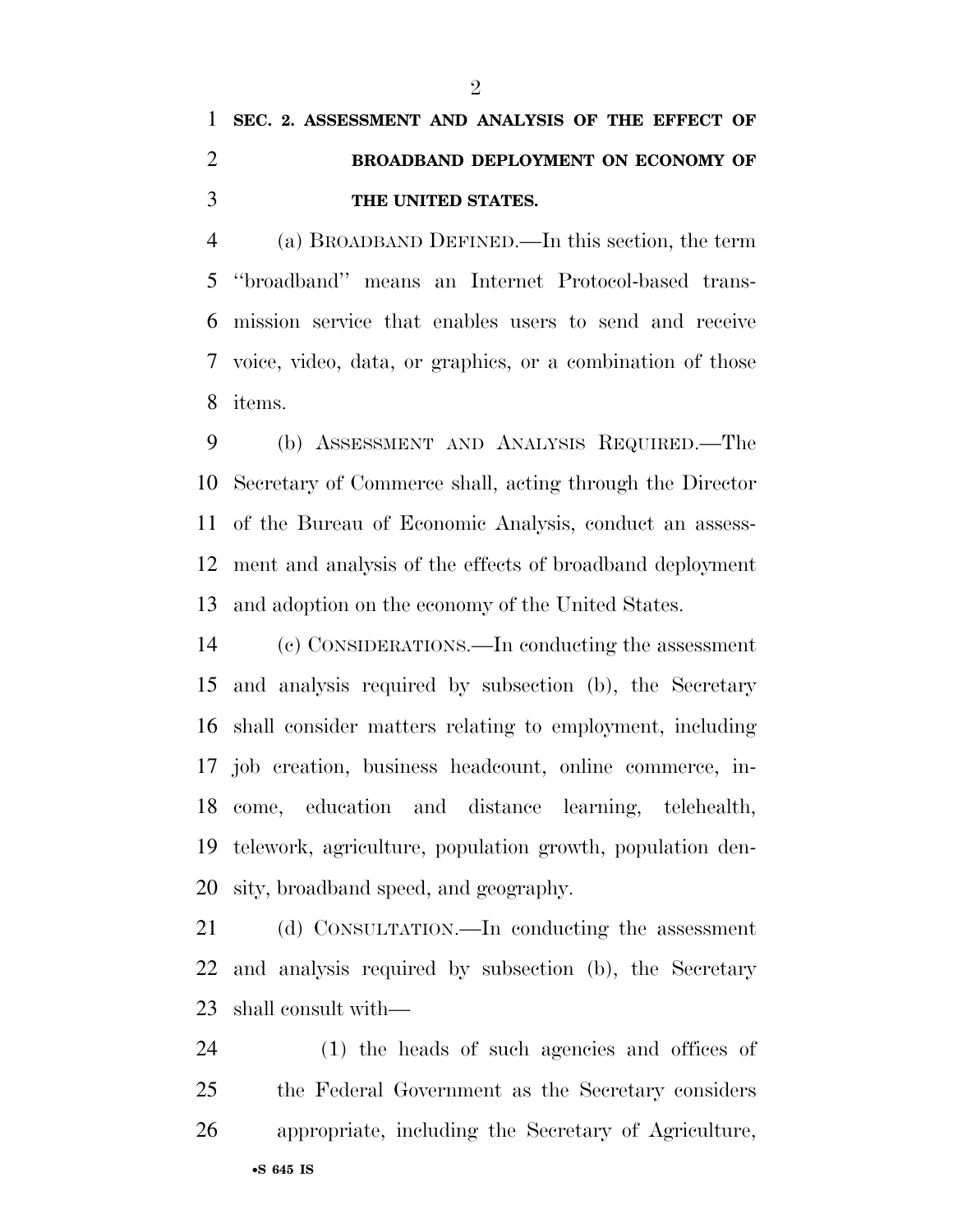| $\mathbf{1}$   | the Director of the Bureau of the Census, the Com-   |
|----------------|------------------------------------------------------|
| $\overline{2}$ | missioner of the Bureau of Labor Statistics, the     |
| 3              | Small Business Administration, and the Federal       |
| $\overline{4}$ | Communications Commission;                           |
| 5              | (2) representatives of business, including rural     |
| 6              | and urban Internet service providers and tele-       |
| 7              | communications infrastructure providers;             |
| 8              | (3) representatives from State, local, and tribal    |
| 9              | government agencies; and                             |
| 10             | (4) representatives from consumer and commu-         |
| 11             | nity organizations.                                  |
| 12             | $(e)$ REPORT.—                                       |
| 13             | $(1)$ IN GENERAL.—Not later than 1 year after        |
| 14             | the date of the enactment of this Act, the Secretary |
| 15             | of Commerce shall submit to the appropriate com-     |
| 16             | mittees of Congress a report on the findings of the  |
| 17             | Secretary with respect to the assessment and anal-   |
| 18             | ysis conducted under subsection (b).                 |
| 19             | APPROPRIATE COMMITTEES<br>(2)<br>OF<br>CON-          |
| 20             | GRESS.—In this subsection, the term "appropriate"    |
| 21             | committees of Congress" means—                       |
| 22             | (A) the Committee on Commerce, Science,              |
| 23             | and Transportation of the Senate;                    |
| 24             | (B) the Committee on Environment and                 |
| 25             | Public Works of the Senate;                          |